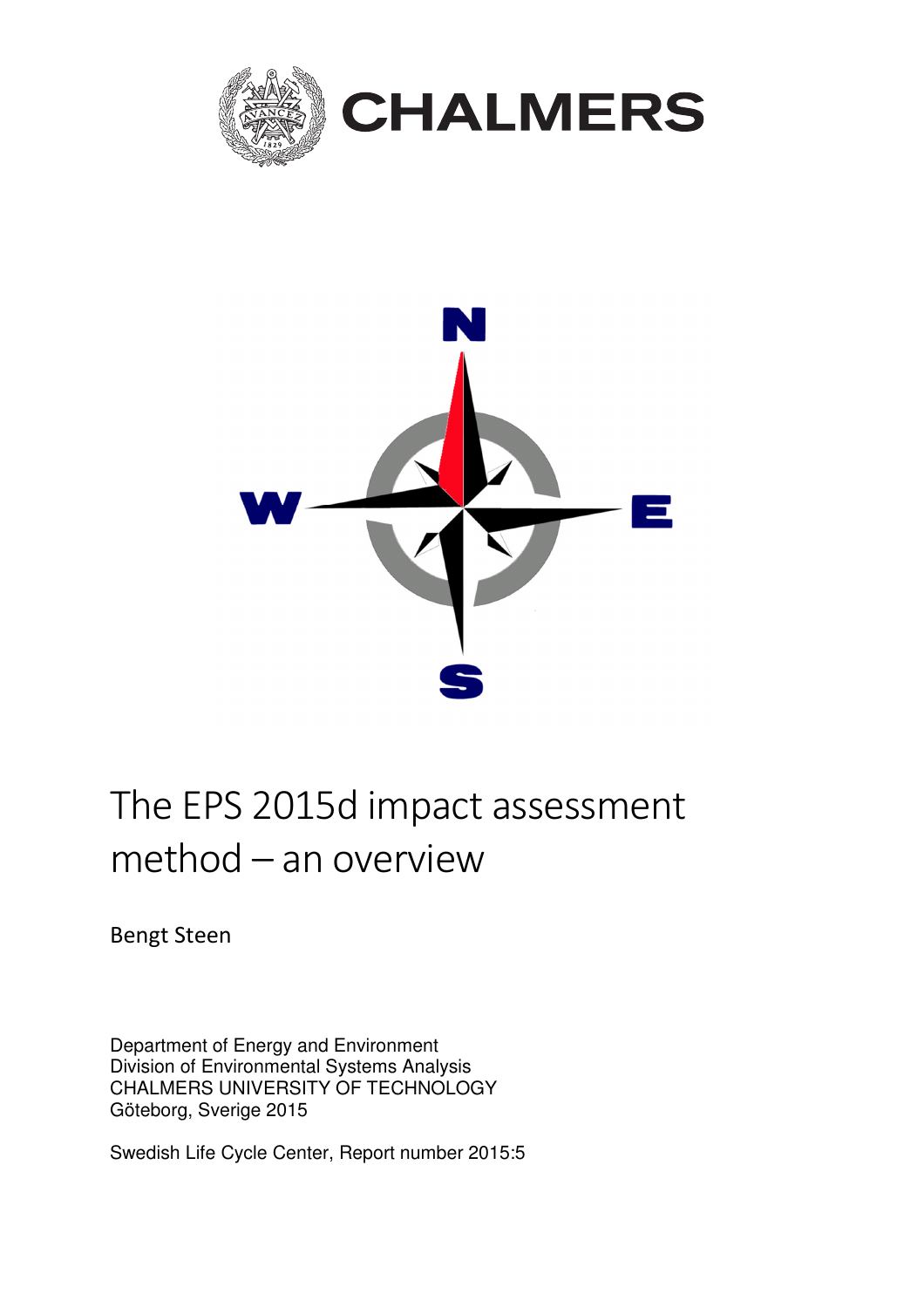# The EPS 2015d impact assessment method – an overview

## **Contents**

## Introduction

This overview is intended to be read as a complement to the file EPS 2105d.xls, where quantitative impact assessments are made for the EPS 2015 default impact assessment method.

The EPS system was developed during the 1990s to assist designers and product developers in evaluating the environmental performance of design options. It was intended to work like a compass, to give fast indications of where the environmental impacts were lowest. The EPS system is a systematic approach to promoting environmental performance in normal product development, and includes a default impact assessment method. In the year 1999 the EPS system was described in two publications, one about the system (Steen 1999a) and one for the default impact assessment method (Steen 1999b). It is based on LCA methodology and follows the ISO 14040 and 14044 standards. EPS is an acronym for "Environmental Priority Strategies in product design".

The EPS system takes its start in the choices a product developer or a designer makes in normal work: Which material to use?, how to join components?, which surface treatment?, which fuel?, what lubricants?, which dimensions?, etc. In normal product development, environmental performance is just one of many performance criteria considered and the time for evaluating options is short. In an early phase, rules of thumb or single indicators are almost necessary, in later stages, more detailed analysis may be possible.

Besides being fast and easily determined an indicator has to be relevant. It should be able to tell (1) which alternative that has the least environmental impact, and (2) what is acceptable.

## The EPS system

The EPS system has not been changed since 1999. It is characterized by a five system principles applied in a hierarchical order:

1. The top-down principle. Any choice of model, data or procedure is guided by its ability to contribute to improved environmental performance of the product in normal product development environments. This means that time and cost for an evaluation have to be weighed against the value of improved environmental performance of the product.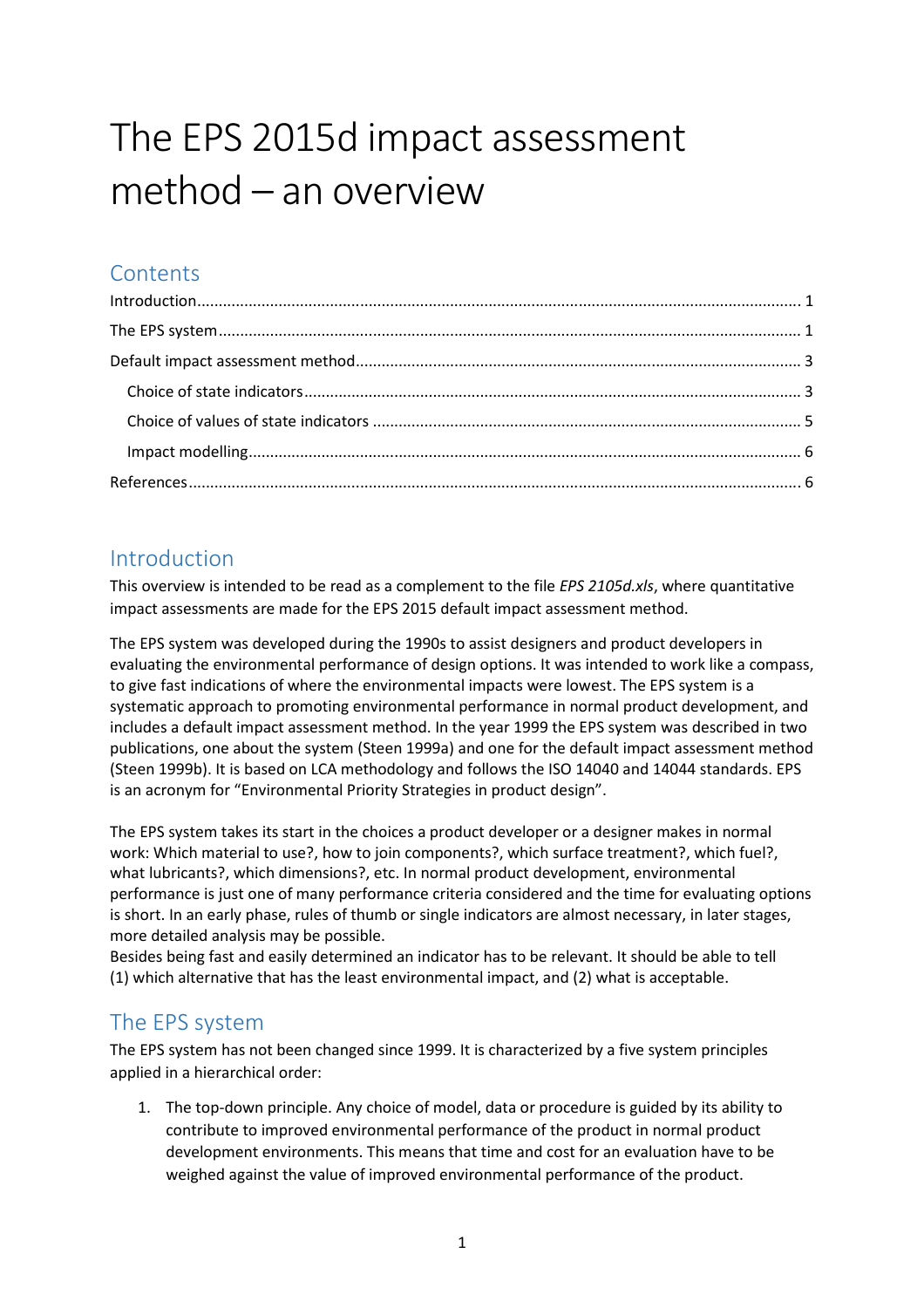- 2. The index principle. The user of the EPS system shall be able to describe a product life cycle in terms of materials and processes for which ready-made weighted impacts assessments shall be available as indices. The indices shall represent separate weighted and aggregated environmental impacts of different types of materials with respect to production, processing and waste management.
- 3. The default principle. Default indices shall be available for quick analysis of any product design feature under consideration. Later, more specific data may be used.
- 4. The uncertainty principle. Uncertainty is a part of reality, and shall be a part of the analysis. Data shall be represented by a best estimate and an uncertainty measure. Sensitivity analyses shall be available to indicate the rigidness of a priority.
- 5. Choice of default indices. The actual choice of default indices are made, considering current knowledge and needs of the user. Choices are made both for inventory data and for impact assessment data. Inventory data need to be organized consistently with respect to allocation rules, so that they can be used in a modular way for production, processing and waste management of materials or components. Impact assessment data are organized to express monetary values of environmental impacts from emissions and use or resources. Default indices thus express monetary values of environmental impacts from production, processing and waste management of materials and components.

The structure of the EPS system, with its current version of default indices, is shown in figure 1. The designer has a price list with monetary values of environmental impacts from materials and processes, for instance for the manufacturing of polyethylene (PE) and various types of waste management. The designer makes calculation of the total environmental impact value of the product concept in the same ways as he/she makes an ordinary economic calculation of production costs or total lifetime costs. The price list is prepared for the designer by environmental experts having made (1) estimations of monetary values of environmental state indicators, (2) impact models to link changes in state indicators to emissions and (3) resource extractions and inventories to link emissions and resource flows to materials and processes.

|                               |                                           | <b>Monetary value of impacts</b>                                                                |  |  |
|-------------------------------|-------------------------------------------|-------------------------------------------------------------------------------------------------|--|--|
|                               | <b>Monetary value of</b>                  | of materials and processes                                                                      |  |  |
| Monetary value of             | emissions/resources                       | •Manufacture of PE                                                                              |  |  |
| change in state<br>indicators | •Carbon dioxide                           | •Material recycling of PE<br>. Incineration of PE<br>. Heat recovery of PE<br>. Land fill of PE |  |  |
| •Preserved species            | •Carbon monoxide                          |                                                                                                 |  |  |
| $\cdot$ Crop                  | •Nitrogen oxides                          |                                                                                                 |  |  |
| •Wood                         | •Sulphur oxides                           |                                                                                                 |  |  |
| •Meat/fish                    | $\cdot$ voc<br>Inventory <sup>b</sup> etc |                                                                                                 |  |  |
| . Increased life              | ec.c.                                     | <b>Product calculation</b>                                                                      |  |  |
| expectancy                    | <b>Impact models</b>                      | •Manufacturing                                                                                  |  |  |
| $\bullet$ Etc                 |                                           | •Use                                                                                            |  |  |
|                               |                                           | • Waste management                                                                              |  |  |
|                               |                                           |                                                                                                 |  |  |

## **EPS structure**

Figure 1. The structure of the EPS system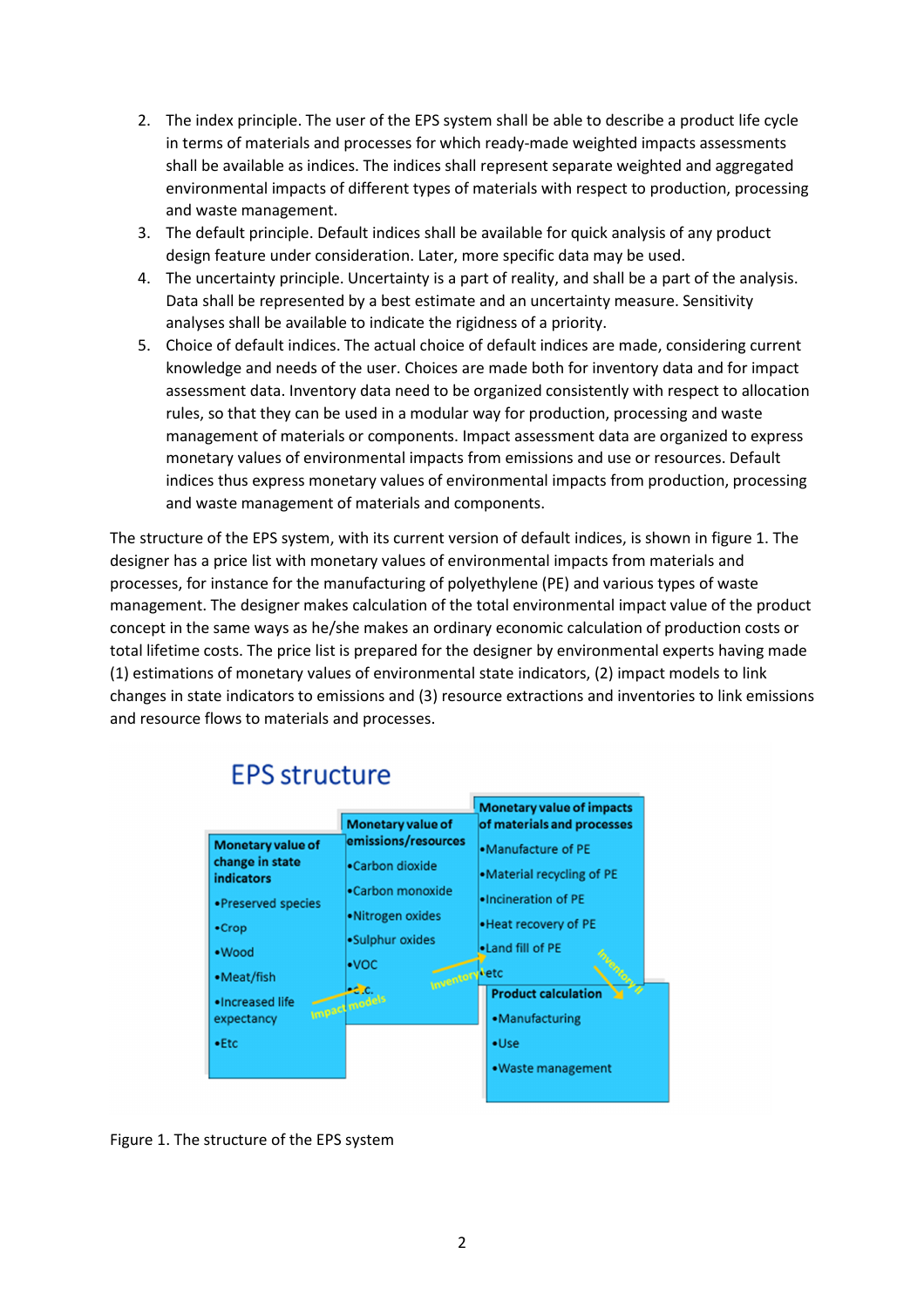This report and its corresponding excel file *EPS 2015d* describe the two left sheets in figure 1, i.e. the monetary values of marginal changes in state indicators, impact models linking emissions and resource flows to changes in state indicators and monetary values of environmental impacts from emissions and resource flows.

### Default impact assessment method

#### Choice of state indicators

Using current LCA terminology, impact indicators are chosen at the endpoint level. The term endpoint is considered somewhat misleading, as there hardly is any particular endpoint to an environmental intervention. "State indicators" are more in line with the UN terminology and are used here to represent assets in people's everyday life, which are subject to impacts from product systems.

In the beginning, environmental impacts were in focus for the EPS system, but since the first EPS version in the late 1980s, society's interest in impacts from product systems has shifted towards sustainability and to include both social and economic aspects. Therefore state indicators are also chosen for economic and social issues, and all indicators are selectedto represent assets contributing to sustainable development.

The definition of sustainable development given by the Brundtland commission is chosen. This means a focus on human well-being and poverty alleviation.

Choices of state indicators are made in a process starting from human basic needs, identifying satisfiers for needs, safeguard subjects to safeguard satisfiers from threats, and state indicators to describe the state of the safeguard subjects. The process and choices made are described by Steen and Palander (2015).

Table 1-3 show the state indicators chosen in the EPS 2015d version. Table 1 shows indicators that are monetary valued and impacted on by flows of product systems, i.e. emissions and use of resources. Table 2 shows indicators that are monetary valued and impacted on by the function(s) of product systems. Table 3 shows indicators that are quantitative but not monetary valued.

Impacts on state indicators in table 1 are subject to impact modelling in a traditional LCA way. Impacts on function related state indicators (table 2) are not modelled, but the monetary values may be used more or less directly, if there is a difference in functional performance between the alternative product systems that are being evaluated. Impacts on state indicators in table 3 are not modelled. If impacted on by alternative product systems, it may be possible to estimate an increase or decrease in the state indicator values.

Monetary values are selected as measures for the state indicators sustainability aspect for several reasons:

- 1. It is a common measure of well-being
- 2. It represents the core aim of any business: to create value
- 3. It is easily understood by any person
- 4. It is often used for trade-offs

There are many arguments against using monetary measures for sustainability indicators, such as: "the environment is not for sale", "you cannot use the same measure to solve a problem that created it" and "you can get any number, depending on how you valuate the environment".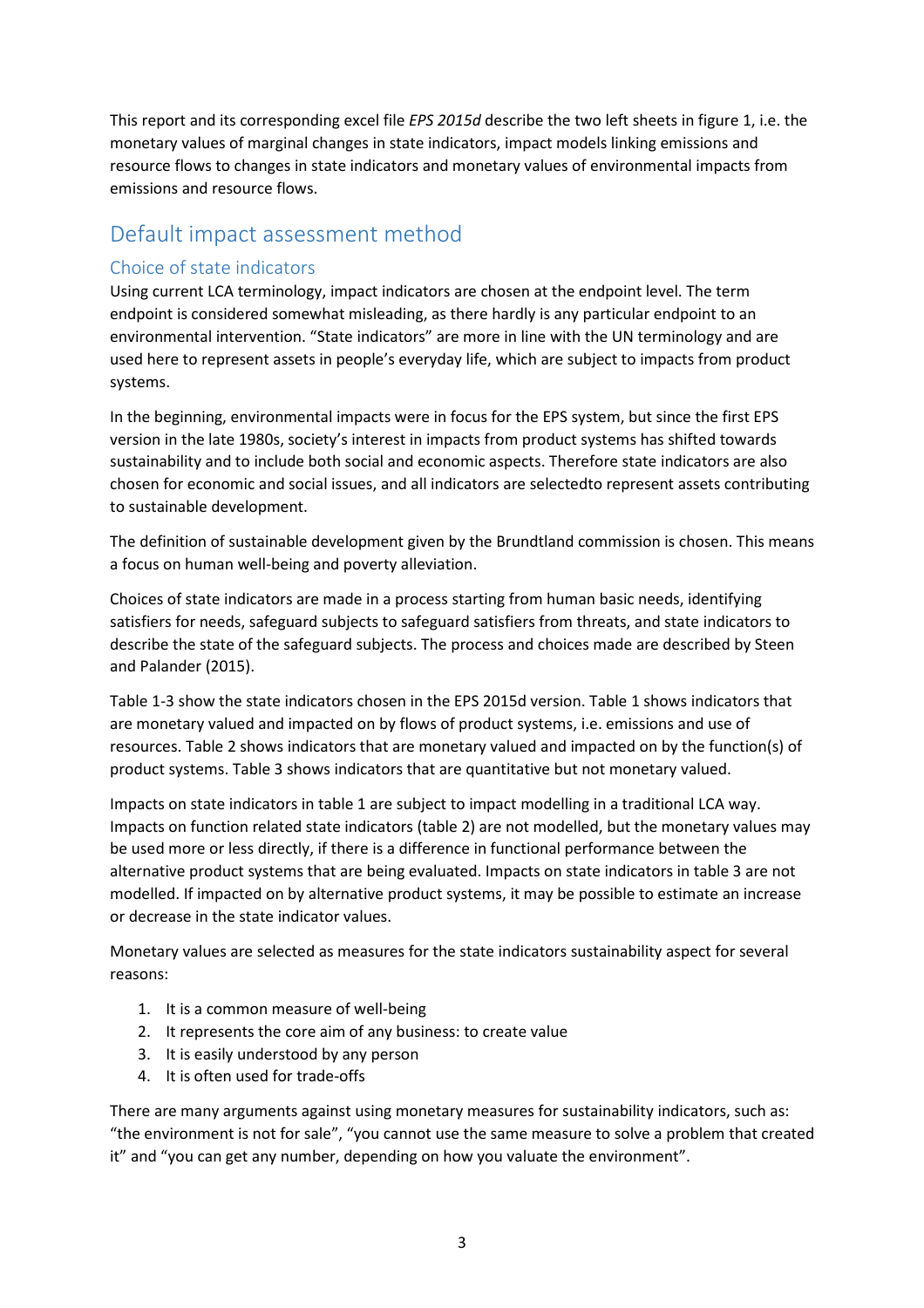So, monetary values need to be used with caution. In the EPS 2015d impact assessment method, monetary values have some special features:

- 1. The monetary measure aim at making the product developer aware of the significance of the sustainability impacts he or she creates with the product concepts in consideration. This is done by using values people like he or she (in our case, an average OECD inhabitant) would ascribe to the state indicators.
- 2. The values are expressed in ELU (Environmental load units), where 1 ELU is equal to 1 $\epsilon$ under specific conditions.
- 3. 0% discounting of future impacts are made.

| Safe guard subject | State indicator type              | State indicator                    | Indicator unit |
|--------------------|-----------------------------------|------------------------------------|----------------|
| Environmental      |                                   |                                    |                |
| Ecosystem services | Provisioning                      | Crop growth capacity               | kg             |
| Ecosystem services | Provisioning                      | Production capacity for fruit & kg |                |
| Ecosystem services | Provisioning                      | Wood growth capacity               | kg             |
| Ecosystem services | Provisioning                      | Fish&meat production capacit kg    |                |
| Ecosystem services | Cultural                          | Quality time                       | personyears    |
| Access to water    | Water production capacity         | Drinking water                     | kg             |
| Access to water    | Water production capacity         | Irrigation water                   | kg             |
| Abiotic resources  | Depletion of oil reserves         | Fossil oil                         | kg             |
| Abiotic resources  | Depletion of coal reserves        | Fossil coal                        | kg             |
| Abiotic resources  | Depletion of natural gas reserves | Natural gas                        | kg             |
| Abiotic resources  | Depletion of Ag reserves          | Silver ore                         | kg of element  |
| Abiotic resources  | Depletion of Al reserves          | Aluminium-ore                      | kg of element  |
| Abiotic resources  | Depletion of As - Zr reserves     | Element in mineral                 | kg of element  |
| Biodiversity       | Species extinction                | <b>NEX</b>                         | dimensionless  |
| <b>Social</b>      |                                   |                                    |                |
| Human health       | Life expectancy                   | <b>YOLL</b>                        | personyears    |
| Human health       | Disability                        | Malnutrition                       | personyears    |
| Human health       | Disability                        | Diarrhoea                          | personyears    |
| Human health       | Disability                        | Malaria episodes                   | personyears    |
| Human health       | Disability                        | Migration                          | persons        |
| Human health       | Disability                        | Gravation of angina pectoris       | personyears    |
| Human health       | Disability                        | Cardiovascular disease             | personyears    |
| Human health       | Disability                        | Infarcts                           | personyears    |
| Human health       | Disability                        | Working capacity                   | personyears    |
| Human health       | Disability                        | Asthma cases                       | personyears    |
| Human health       | Disability                        | <b>COPD</b> severe                 | personyears    |
| Human health       | Disability                        | Cancer                             | personyears    |
| Human health       | Disability                        | Skin cancer                        | personyears    |
| Human health       | Disability                        | Low vision                         | personyears    |
| Human health       | Disability                        | Poisoning                          | personyears    |
| Human health       | Disability                        | Intellectual disability: mild      | personyears    |
| Human health       | Disability                        | Osteoporosis                       | case           |
| Human health       | Disability                        | Renal dysfunction                  | case           |

Table 1 Quantitative, monetary valued, flow related state indicators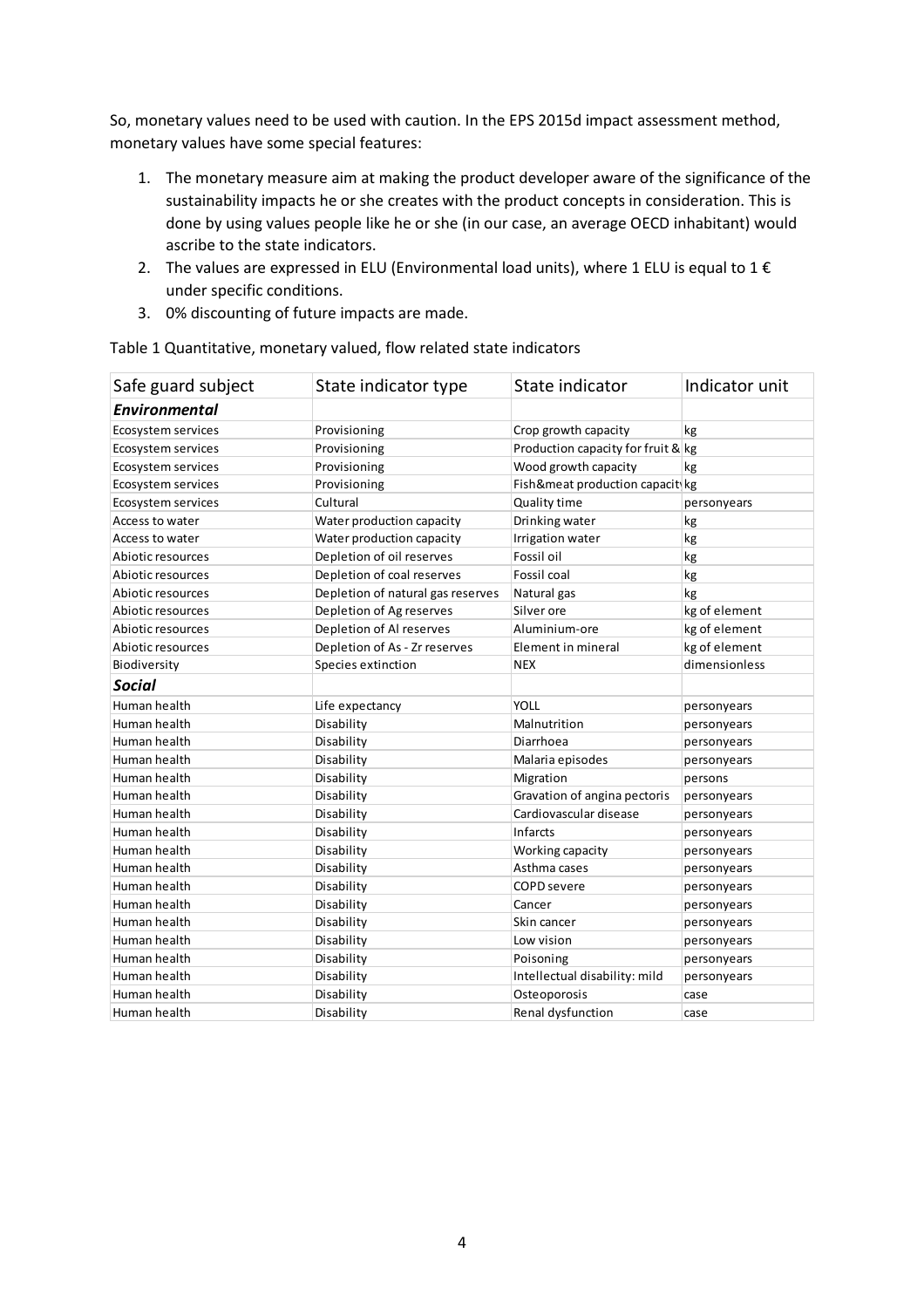| Safe guard subject       |            | State indicator State indicator  | Indicator unit |
|--------------------------|------------|----------------------------------|----------------|
| Economical               |            |                                  |                |
| Building technology      | Capacity   | Housing availability             | m2             |
| Building technology      | Efficiency | Cost per living area and time    | EURs/m2year    |
| Energy technology        | Capacity   | Delivery capacity of electricity | kW             |
| Energy technology        | Efficiency | Cost perkWh                      | EUR/kWh        |
| Environmental technology | Capacity   | Drinking water devilery capacity | m3/day         |
| Environmental technology | Efficiency | Cost per m3 water                | EURs/m3        |
| Food technology          | Capacity   | Delivery capacity                | Mcal/day       |
| Food technology          | Efficiency | Cost per food unit               | EUR/Mcal       |
| Textile technology       | Capacity   | Delivery capacity                | kg/year        |
| Textile technology       | Efficiency | Cost per unit clothing           | EUR/kg         |
| Information technology   | Capacity   | Volume stored                    | TB             |
| Information technology   | Efficiency | Cost per volume transferred      | EUR/TB         |
| Transport technology     | Capacity   | Goods delivery capacity          | tonkm/year     |
| Transport technology     | Efficiency | Cost per mass and distance       | EURs/tonkm     |
| Transport technology     | Capacity   | Transport capacity for persons   | personkm/year  |
| Transport technology     | Efficiency | Cost per person and distance     | EUR/personkm   |
| Income                   | Monetary   | GNP/capita                       | <b>EUR</b>     |

#### Table 2 Quantitative, monetary valued, function related state indicators

Table 3 Quantitative, not monetary valued sate indicators

|                         | Safe guard subject State indicator type State indicator Indicator unit |                     |               |
|-------------------------|------------------------------------------------------------------------|---------------------|---------------|
| <b>Social</b>           |                                                                        |                     |               |
| Continuity in relations |                                                                        | Separations         | nr            |
| Continuity in relations |                                                                        | Parental leave      | pesonyears    |
| Culture                 |                                                                        | Culture consumption | pesonyears    |
| Culture, peace          |                                                                        | Free press          | nr            |
| Culture, knowledge      |                                                                        | Education           | personyears   |
| Jobs, occupation        |                                                                        | Employment          | personyears   |
| Land availability       |                                                                        | Population          | nr of persons |
| Social security         |                                                                        | Poverty             | nr of persons |
| Social security, peace  |                                                                        | Income equality     | EUR or ratio  |

#### Choice of values of state indicators

The monetary values aim at market values. Where no real market values exist, different techniques are used to estimate the market values:

- 1. Ecosystem services
	- a. Provisioning: Crop growth capacity, Production capacity for fruit & vegetables, Wood growth capacity, Fish&meat production capacity Values measured as market values
	- b. Cultural: Quality time: Value measured as market value
- 2. Access to water
	- a. Water production capacity: Drinking water, Irrigation water. Values measured as restoration costs